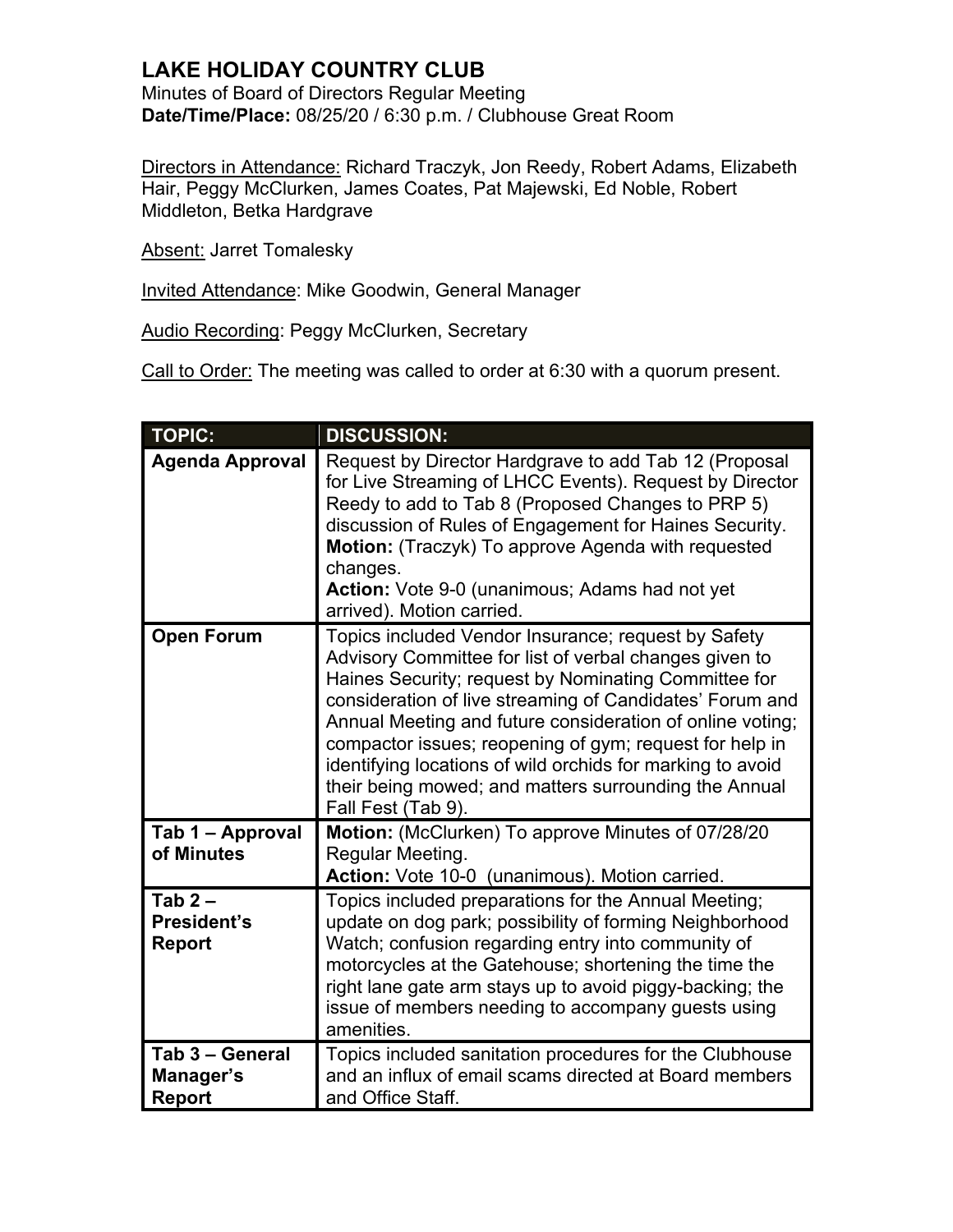## **LAKE HOLIDAY COUNTRY CLUB**

| Minutes of Board of Directors Regular Meeting                |  |
|--------------------------------------------------------------|--|
| Date/Time/Place: 08/25/20 / 6:30 p.m. / Clubhouse Great Room |  |

| Tab $4-$                | In the absence of Treasurer Tomalesky, the in-person            |
|-------------------------|-----------------------------------------------------------------|
| Treasurer's             | Treasurer's Report was deferred.                                |
| <b>Report</b>           |                                                                 |
| Tab $5-$                | Topics discussed included the annual budget review by           |
| <b>Committee</b>        | the Finance Committee and violations against renters by         |
| <b>Reports</b>          | the Safety Advisory Committee.                                  |
| Tab $6-$                | <b>Issue:</b> Resident Ronny Im appeal of a December 28,        |
| <b>Compliance</b>       | 2019 citation for running a stop sign at intersection of        |
| <b>Appeal (Traczyk)</b> | South Lakeview Drive and Lake Holiday Road. Mr. Im              |
|                         | noted irregularities in the written citation and disputed his   |
|                         | failure to stop. A video recording of the event was shown.      |
|                         | Motion: (Noble) To uphold the findings of the                   |
|                         | Compliance Committee and allow the citation to stand.           |
|                         | Action: Vote 10-0 (unanimous). Motion carried.                  |
| Tab 7 - Jake's          | <b>Issue:</b> Follow-up on matter of \$1,400 credit remaining   |
| <b>Bait and Tackle</b>  | from 2020 Bow Fishing Tournament.                               |
| <b>Bow Fishing</b>      | Action: By general consensus it was agreed that Jake's          |
| <b>Credit (Reedy)</b>   | should retain the credit to be used for future bow fishing      |
|                         | event.                                                          |
| Tab 8 - Proposed        | <b>Issue:</b> It has been learned that motorcycles have been    |
| <b>Changes to PRP</b>   | allowed to enter LH without having ID checked. Also,            |
| 5 – Entry, Road         | PRP 5 does not address which lane campers and other             |
| <b>Use and Parking</b>  | types of trailers are to use. Director Reedy brought up         |
| (Majewski)              | and clarified other issues arising from Town Hall               |
|                         | surrounding rules of engagement with Haines Security,           |
|                         | namely the power to arrest, power to stop a boat, and           |
|                         | how to handle use of alcohol on boats and beaches.              |
|                         | <b>Action:</b> Proposed changes to PRP 5 will be drafted and    |
|                         | presented at September Meeting of BOD for action.               |
| Tab 9 - Activities      | <b>Issue:</b> Activities Committee requested Board approval for |
| <b>Committee</b>        | specified events proposed for Fall Fest.                        |
| <b>Request for Fall</b> | Motion: (Adams) to approve the events specified in Tab          |
| Fest (Adams)            | 9 except for face painting, which would require removal of      |
|                         | masks.                                                          |
|                         | Action: Vote 9-0 (unanimous; Coates abstained). Motion          |
|                         | carried.                                                        |
| Tab 10 - Finance        | <b>Issue:</b> Finance Committee presented proposed budget       |
| <b>Committee 2020</b>   | for 2021 for approval by Board.                                 |
| <b>Budget</b>           | <b>Action:</b> By general consensus, it was decided that a      |
|                         | separate meeting be scheduled for more indepth                  |
|                         | discussion and approval, with known questions to be             |
|                         | submitted to Finance Committee in advance.                      |